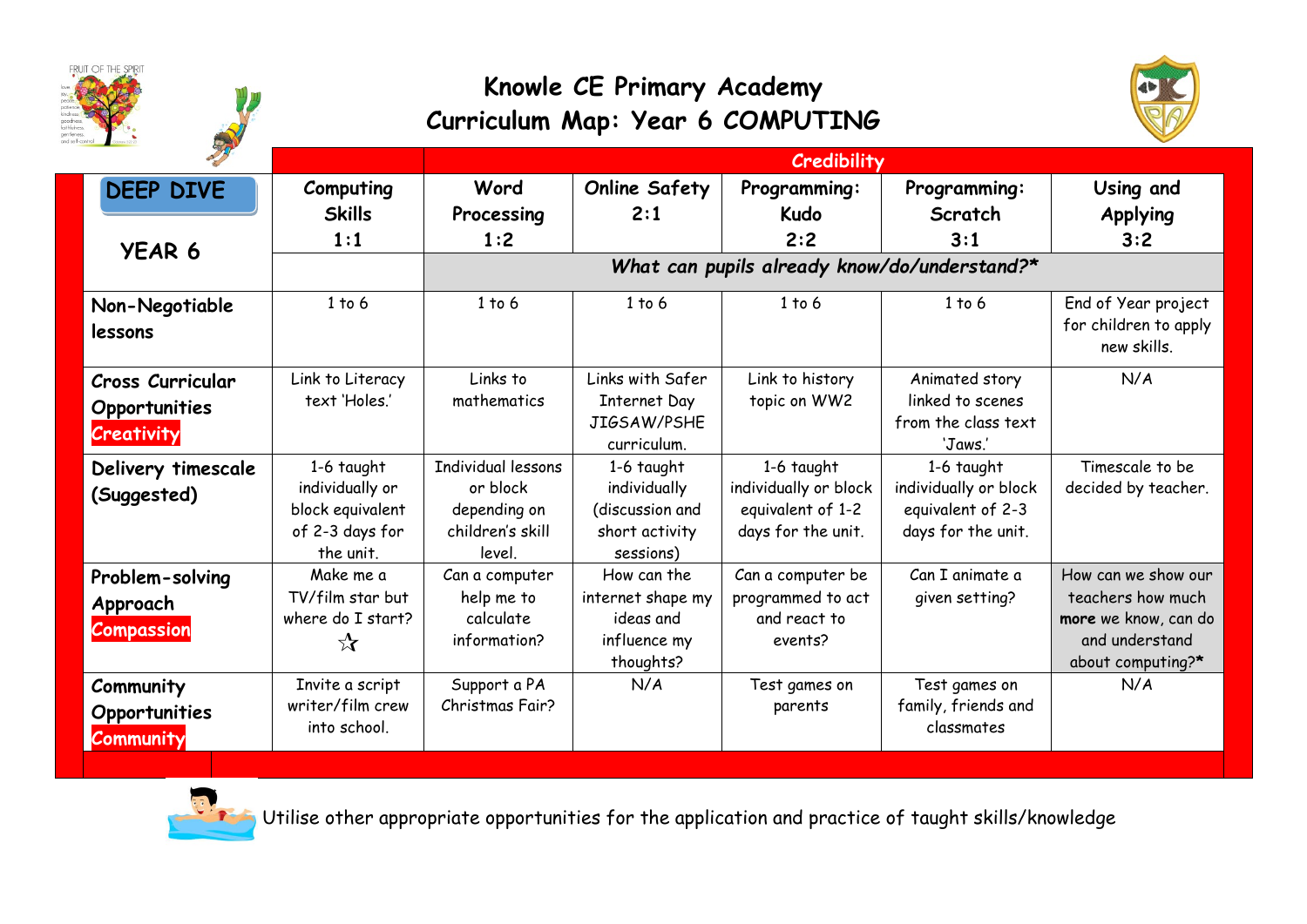| <b>Assessment Criteria</b><br>By the end of each unit all children should be able to:                                                                                                                                                                                                                                                                                                                                                                                                                                                                                                                                                                                                                                                                                                                                                                                                                                                                           |                                                                                                                                                                                                                                                                                                                                                                                                                                                                                                                                             |
|-----------------------------------------------------------------------------------------------------------------------------------------------------------------------------------------------------------------------------------------------------------------------------------------------------------------------------------------------------------------------------------------------------------------------------------------------------------------------------------------------------------------------------------------------------------------------------------------------------------------------------------------------------------------------------------------------------------------------------------------------------------------------------------------------------------------------------------------------------------------------------------------------------------------------------------------------------------------|---------------------------------------------------------------------------------------------------------------------------------------------------------------------------------------------------------------------------------------------------------------------------------------------------------------------------------------------------------------------------------------------------------------------------------------------------------------------------------------------------------------------------------------------|
| <b>Computing Skills</b><br>- Plan and write a script using appropriate software<br>- Search for relevant information using appropriate websites<br>- Use a digital video camera (or similar device) to record<br>- Plan suitable questions to ask an interviewee<br>- Import video files into video editing software.<br><b>Online Safety</b><br>- Say what bullying and cyberbullying are<br>- Say how people should deal with cyberbullying<br>- Understand why I should ask an adult if I am unsure<br>- Identify warning signs that a website might not be secure<br>- Identify personal information<br>- Explain what to do if I am asked or told something online which<br>makes me uncomfortable<br>- Explain some of the dangers of revealing personal information to<br>an online friend<br>- Choose an appropriate action online to stay safe<br>- Identify a situation I should be careful in online<br>- Understand how a stereotype can be harmful | <b>Word Processing Skills</b><br>- Enter text and numbers into a spreadsheet<br>- Identify and refer to cells by row and column<br>- Begin to enter formulae with the SUM function.<br>Programming<br>- Open Kodu and navigate the programming environment using<br>keyboard or mouse.<br>- Add objects to a world and program them using When and Do<br>instructions.<br>- Plan and design the features of an original virtual environment.<br>- Program a character to move around a track.<br>- Create a path for a character to follow. |
| Programming with Logo/Scratch<br>- Select appropriate characters to match a scene.<br>- Animate characters with movement and speech in a story scene.<br>- Use broadcast and receive blocks correctly in code.<br>- Use show and hide blocks correctly in code.                                                                                                                                                                                                                                                                                                                                                                                                                                                                                                                                                                                                                                                                                                 | <b>Using and Applying</b><br>- Design a new game, using appropriate software to present<br>information and advertise a product launch.                                                                                                                                                                                                                                                                                                                                                                                                      |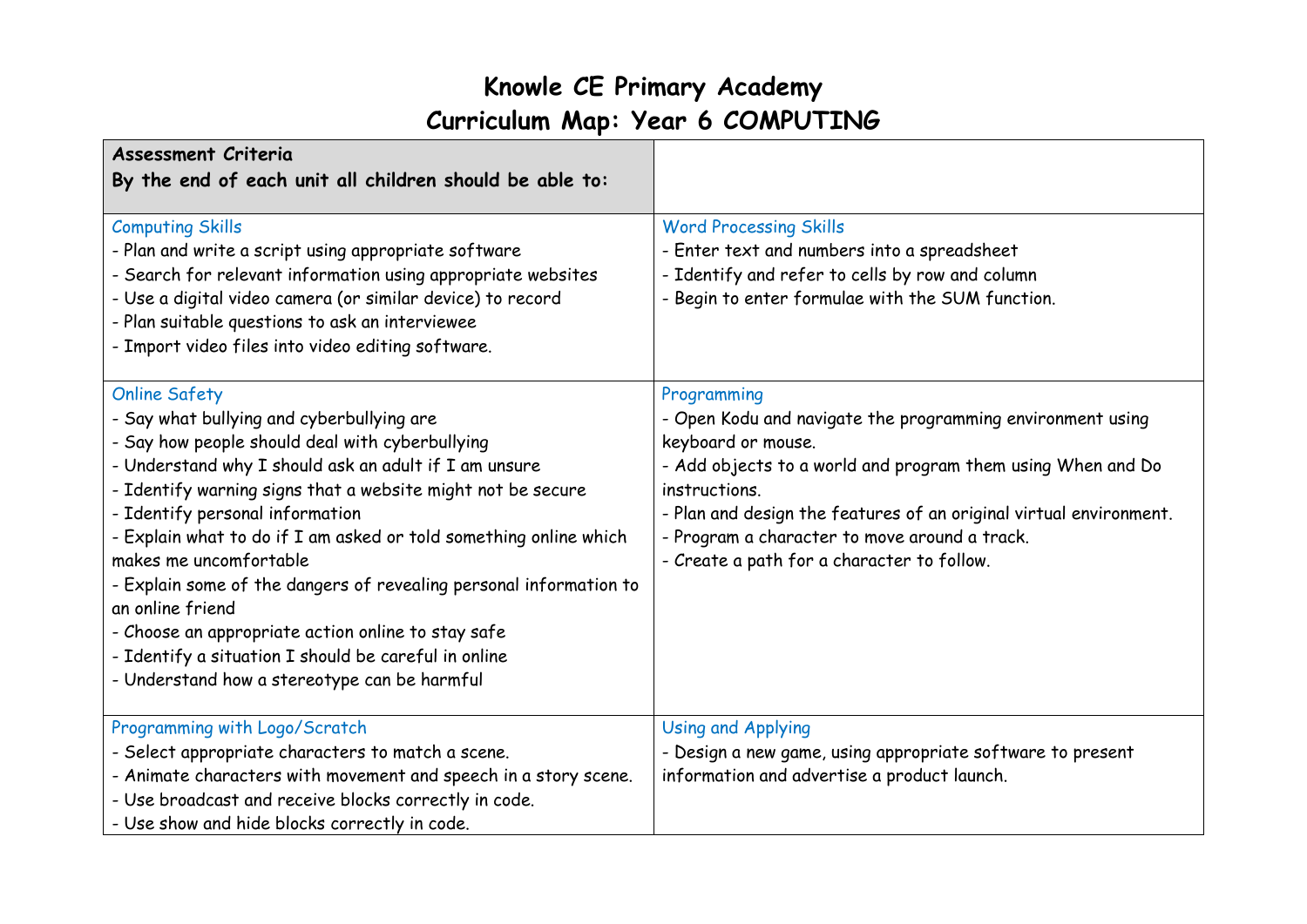We follow a problem-solving approach to Computing. We focus on how we often use technology to solve problems and how sometimes, technology creates problems, which in turn, need solving! Themes and topics often start with a scenario or a question and whenever possible this is made 'real' for our pupils to motivate them and to give purpose to their learning.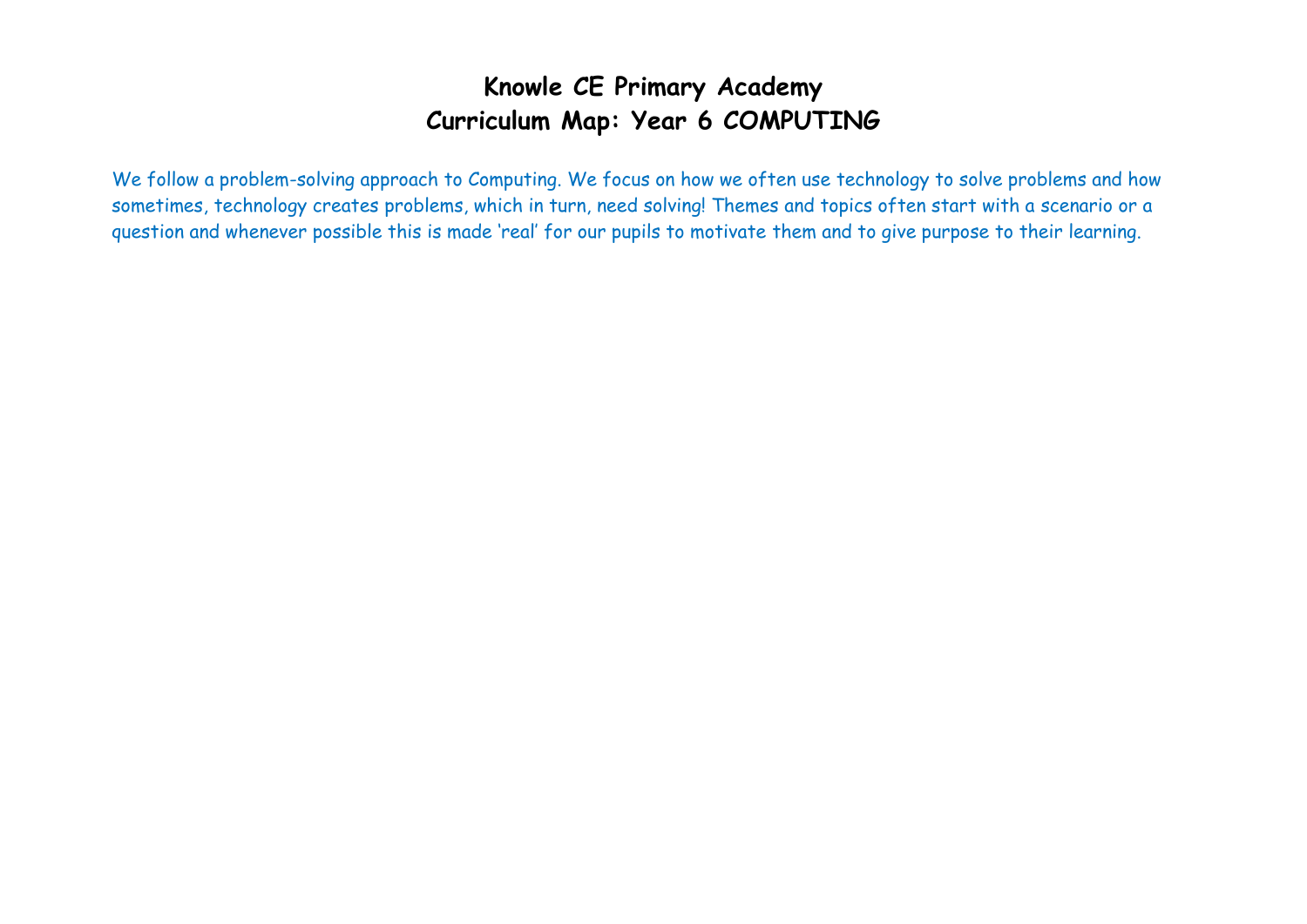





|                                                  |                                                                                   |                                                                                     |                                                                              | <b>Credibility</b>                                                                   |                                                                                |                                                                                |
|--------------------------------------------------|-----------------------------------------------------------------------------------|-------------------------------------------------------------------------------------|------------------------------------------------------------------------------|--------------------------------------------------------------------------------------|--------------------------------------------------------------------------------|--------------------------------------------------------------------------------|
| <b>DEEP DIVE</b><br>YEAR 6                       | Computing<br><b>Skills</b><br>1:1                                                 | Word<br>Processing<br>1:2                                                           | <b>Online Safety</b><br>2:1                                                  | <b>Recovery</b><br>Curriculum<br><b>Computing Science</b><br>2:2                     | Programming:<br>Kodo<br>3:1                                                    | Programming:<br>Scratch<br>3:2                                                 |
|                                                  |                                                                                   |                                                                                     |                                                                              |                                                                                      | What can pupils already know/do/understand ?*                                  |                                                                                |
| Non-Negotiable<br>lessons                        | 1 to 6                                                                            | 1 to 6                                                                              | 1 to 6                                                                       | <b>Key Skills</b><br>Logging On<br><b>Typing</b>                                     | 1 to 6                                                                         | 1 to 6                                                                         |
| Cross Curricular<br>Opportunities<br>Creativity  | Link to Literacy<br>text 'Holes.'                                                 | Links to<br>mathematics                                                             | Links with Safer<br>Internet Day<br>JIGSAW/PSHE<br>curriculum.               | Using a<br>trackpad<br>Following given<br>pathways                                   | Link to history topic<br>on WW2                                                | Animated story<br>linked to scenes from<br>the class text 'Jaws.'              |
| Delivery timescale<br>(Suggested)                | 1-6 taught<br>individually or<br>block equivalent<br>of 2-3 days for<br>the unit. | <b>Individual lessons</b><br>or block<br>depending on<br>children's skill<br>level. | 1-6 taught<br>individually<br>(discussion and<br>short activity<br>sessions) | Opening<br>documents<br>Saving<br>Documents<br><b>Basic Problem</b><br>Solving       | 1-6 taught<br>individually or block<br>equivalent of 1-2<br>days for the unit. | 1-6 taught<br>individually or block<br>equivalent of 2-3<br>days for the unit. |
| Problem-solving<br>Approach<br><b>Compassion</b> | Make me a<br>TV/film star but<br>where do I start?<br>$\chi$                      | Can a computer<br>help me to<br>calculate<br>information?                           | How can the<br>internet shape my<br>ideas and<br>influence my<br>thoughts?   | <b>British Science</b><br>Week<br><b>Cross Curricular</b><br>Link<br>Create either a | Can a computer be<br>programmed to act<br>and react to events?                 | Can I animate a given<br>setting?                                              |
| Community<br>Opportunities<br><b>Community</b>   | Invite a script<br>writer/film crew<br>into school.                               | Support a PA<br>Christmas Fair?                                                     | N/A                                                                          | scatter, bar or<br>line graph to<br>represent<br>results.                            | Test games on<br>parents                                                       | Test games on<br>family, friends and<br>classmates                             |



Utilise other appropriate opportunities for the application and practice of taught skills/knowledge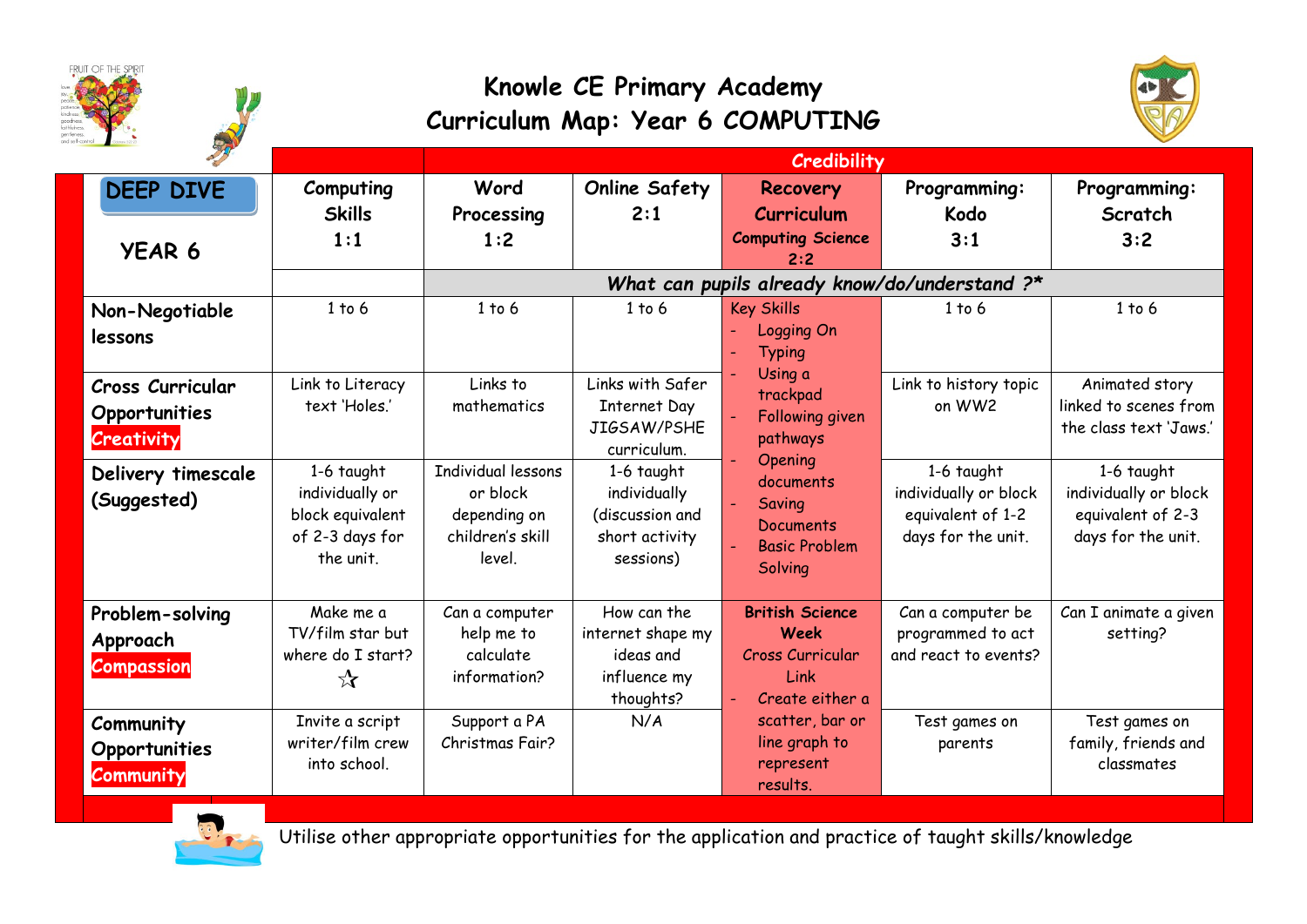| Assessment Criteria                                                                                                                                                                                                                                                                                                                                                                                                                                                                                                                                                                                                                                                                                                                                                                                                                                                                                                                                             |                                                                                                                                                                                                                                                                                                                                                                                                                                                                                                                                                                                                                                                   |
|-----------------------------------------------------------------------------------------------------------------------------------------------------------------------------------------------------------------------------------------------------------------------------------------------------------------------------------------------------------------------------------------------------------------------------------------------------------------------------------------------------------------------------------------------------------------------------------------------------------------------------------------------------------------------------------------------------------------------------------------------------------------------------------------------------------------------------------------------------------------------------------------------------------------------------------------------------------------|---------------------------------------------------------------------------------------------------------------------------------------------------------------------------------------------------------------------------------------------------------------------------------------------------------------------------------------------------------------------------------------------------------------------------------------------------------------------------------------------------------------------------------------------------------------------------------------------------------------------------------------------------|
| By the end of each unit all children should be able to:                                                                                                                                                                                                                                                                                                                                                                                                                                                                                                                                                                                                                                                                                                                                                                                                                                                                                                         |                                                                                                                                                                                                                                                                                                                                                                                                                                                                                                                                                                                                                                                   |
| <b>Computing Skills</b><br>- Plan and write a script using appropriate software<br>- Search for relevant information using appropriate websites<br>- Use a digital video camera (or similar device) to record<br>- Plan suitable questions to ask an interviewee<br>- Import video files into video editing software.<br><b>Online Safety</b><br>- Say what bullying and cyberbullying are<br>- Say how people should deal with cyberbullying<br>- Understand why I should ask an adult if I am unsure<br>- Identify warning signs that a website might not be secure<br>- Identify personal information<br>- Explain what to do if I am asked or told something online which<br>makes me uncomfortable<br>- Explain some of the dangers of revealing personal information to<br>an online friend<br>- Choose an appropriate action online to stay safe<br>- Identify a situation I should be careful in online<br>- Understand how a stereotype can be harmful | <b>Word Processing Skills</b><br>- Enter text and numbers into a spreadsheet<br>- Identify and refer to cells by row and column<br>- Begin to enter formulae with the SUM function.<br><b>Recovery Curriculum</b><br>I can log on using my personal username and password.<br>I can use the keyboard to type.<br>I can use a trackpad to manipulate the cursor.<br>I can follow a given pathway to a program or area of the school<br>$\overline{\phantom{a}}$<br>network.<br>I can save a document I have created.<br>I can open a document I have created.<br>I can solve simple problems such as 'enable editing'.<br>$\overline{\phantom{a}}$ |
| Programming                                                                                                                                                                                                                                                                                                                                                                                                                                                                                                                                                                                                                                                                                                                                                                                                                                                                                                                                                     | Programming with Logo/Scratch                                                                                                                                                                                                                                                                                                                                                                                                                                                                                                                                                                                                                     |
| - Open Kodu and navigate the programming environment using                                                                                                                                                                                                                                                                                                                                                                                                                                                                                                                                                                                                                                                                                                                                                                                                                                                                                                      | - Select appropriate characters to match a scene.                                                                                                                                                                                                                                                                                                                                                                                                                                                                                                                                                                                                 |
| keyboard or mouse.                                                                                                                                                                                                                                                                                                                                                                                                                                                                                                                                                                                                                                                                                                                                                                                                                                                                                                                                              | - Animate characters with movement and speech in a story scene.                                                                                                                                                                                                                                                                                                                                                                                                                                                                                                                                                                                   |
| - Add objects to a world and program them using When and Do                                                                                                                                                                                                                                                                                                                                                                                                                                                                                                                                                                                                                                                                                                                                                                                                                                                                                                     | - Use broadcast and receive blocks correctly in code.                                                                                                                                                                                                                                                                                                                                                                                                                                                                                                                                                                                             |
| instructions.                                                                                                                                                                                                                                                                                                                                                                                                                                                                                                                                                                                                                                                                                                                                                                                                                                                                                                                                                   | - Use show and hide blocks correctly in code.                                                                                                                                                                                                                                                                                                                                                                                                                                                                                                                                                                                                     |
| - Plan and design the features of an original virtual environment.                                                                                                                                                                                                                                                                                                                                                                                                                                                                                                                                                                                                                                                                                                                                                                                                                                                                                              |                                                                                                                                                                                                                                                                                                                                                                                                                                                                                                                                                                                                                                                   |